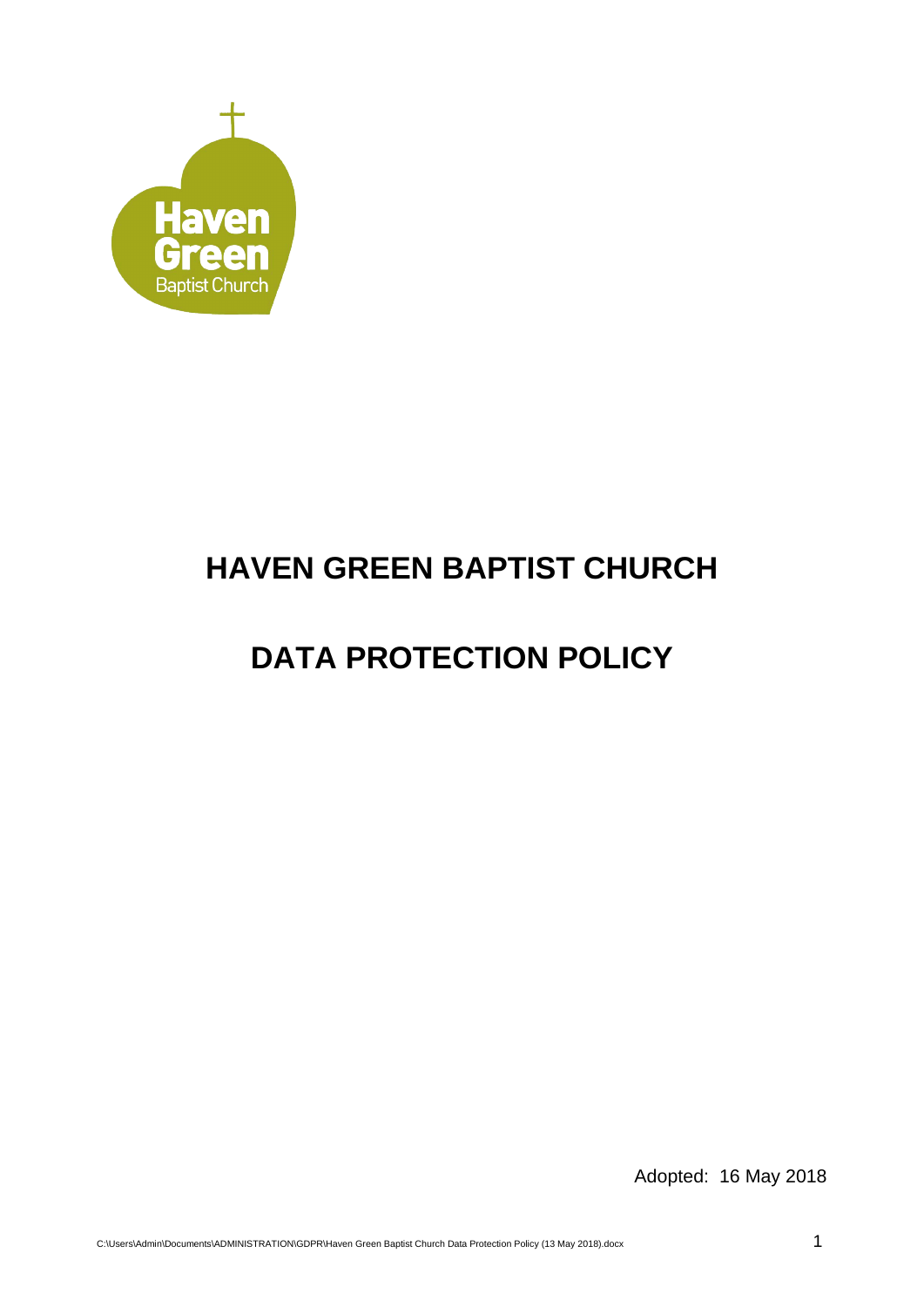*Haven Green Baptist Church is committed to protecting all information that we handle about people we support and work with, and to respecting people's rights around how their information is handled. This policy explains our responsibilities and how we will meet them.*

## **Contents**

| 2.                                                                       |                                                               |
|--------------------------------------------------------------------------|---------------------------------------------------------------|
| 3.                                                                       |                                                               |
| 4.                                                                       |                                                               |
|                                                                          |                                                               |
| 5.                                                                       |                                                               |
| 6.                                                                       |                                                               |
| 7.                                                                       |                                                               |
| 8.                                                                       |                                                               |
| 9.                                                                       |                                                               |
| 10.                                                                      |                                                               |
| 11.                                                                      |                                                               |
| 12.                                                                      |                                                               |
| 13.                                                                      |                                                               |
| Section C - Working with people we process data about (data subjects)  9 |                                                               |
| 14.                                                                      |                                                               |
| 15.                                                                      |                                                               |
| Section D - working with other organisations and transferring data10     |                                                               |
| 16.                                                                      |                                                               |
| 17.                                                                      |                                                               |
| 18.                                                                      | Transferring personal data outside the European Union (EU) 10 |
|                                                                          |                                                               |
| 19.                                                                      |                                                               |
| 20.                                                                      |                                                               |
|                                                                          |                                                               |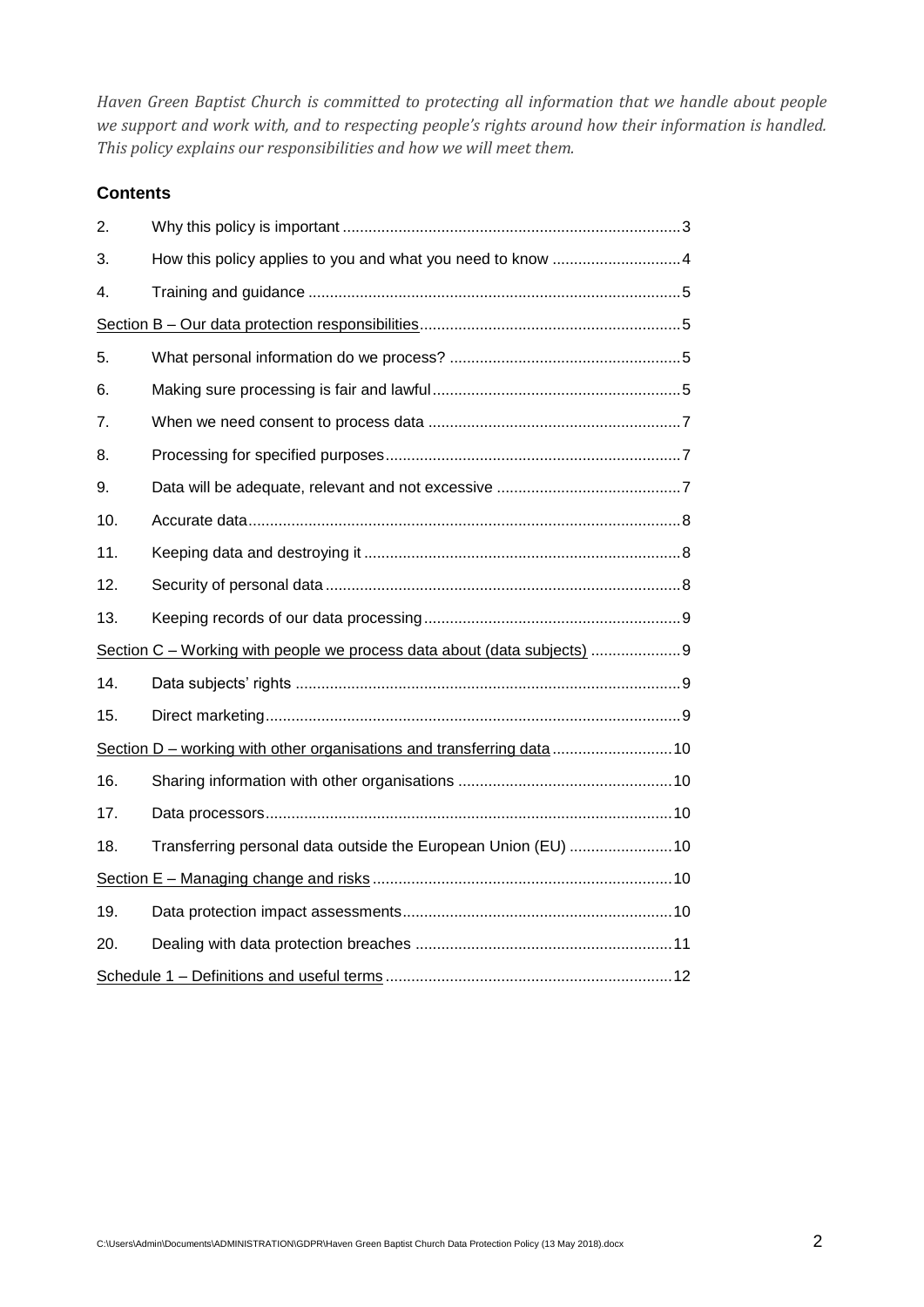## **Section A – What this policy is for**

#### **1. Policy statement**

1.1 **HAVEN GREEN BAPTIST CHURCH ("HGBC")** is committed to protecting personal data and respecting the rights of our **data subjects**; the people whose **personal data** we collect and use. We value the personal information entrusted to us and we respect that trust, by complying with all relevant laws, and adopting good practice.

We process personal data to help us:

- a) maintain our list of church members and regular attenders;
- b) provide pastoral support for members and others connected with our church;
- c) provide services to the community including Ealing Churches Winter Night Shelter;
- d) safeguard children, young people and adults at risk;
- e) recruit, support and manage staff and volunteers;
- f) manage lettings of the church facilities;
- g) maintain our accounts and records;
- h) promote services and other church activities;
- i) maintain the security of property and premises; and
- j) respond effectively to enquiries and handle any complaints.
- 1.2 This policy has been approved by the church's Charity Trustees who are responsible for ensuring that we comply with all our legal obligations. It sets out the legal rules that apply whenever we obtain, store or use personal data.

#### **2. Why this policy is important**

- 2.1 We are committed to protecting personal data from being misused, getting into the wrong hands as a result of poor security or being shared carelessly, or being inaccurate, as we are aware that people can be upset or harmed if any of these things happen.
- 2.2 This policy sets out the measures we are committed to taking as a church and, what each of us will do to ensure we comply with the relevant legislation.
- 2.3 In particular, we will make sure that all personal data is:
	- a) processed **lawfully, fairly and in a transparent manner**;
	- b) processed for **specified, explicit and legitimate purposes** and not in a manner that is incompatible with those purposes;
	- c) **adequate, relevant and limited to what is necessary** for the purposes for which it is being processed;
	- d) **accurate** and, where necessary, up to date;
	- e) **not kept longer than necessary** for the purposes for which it is being processed;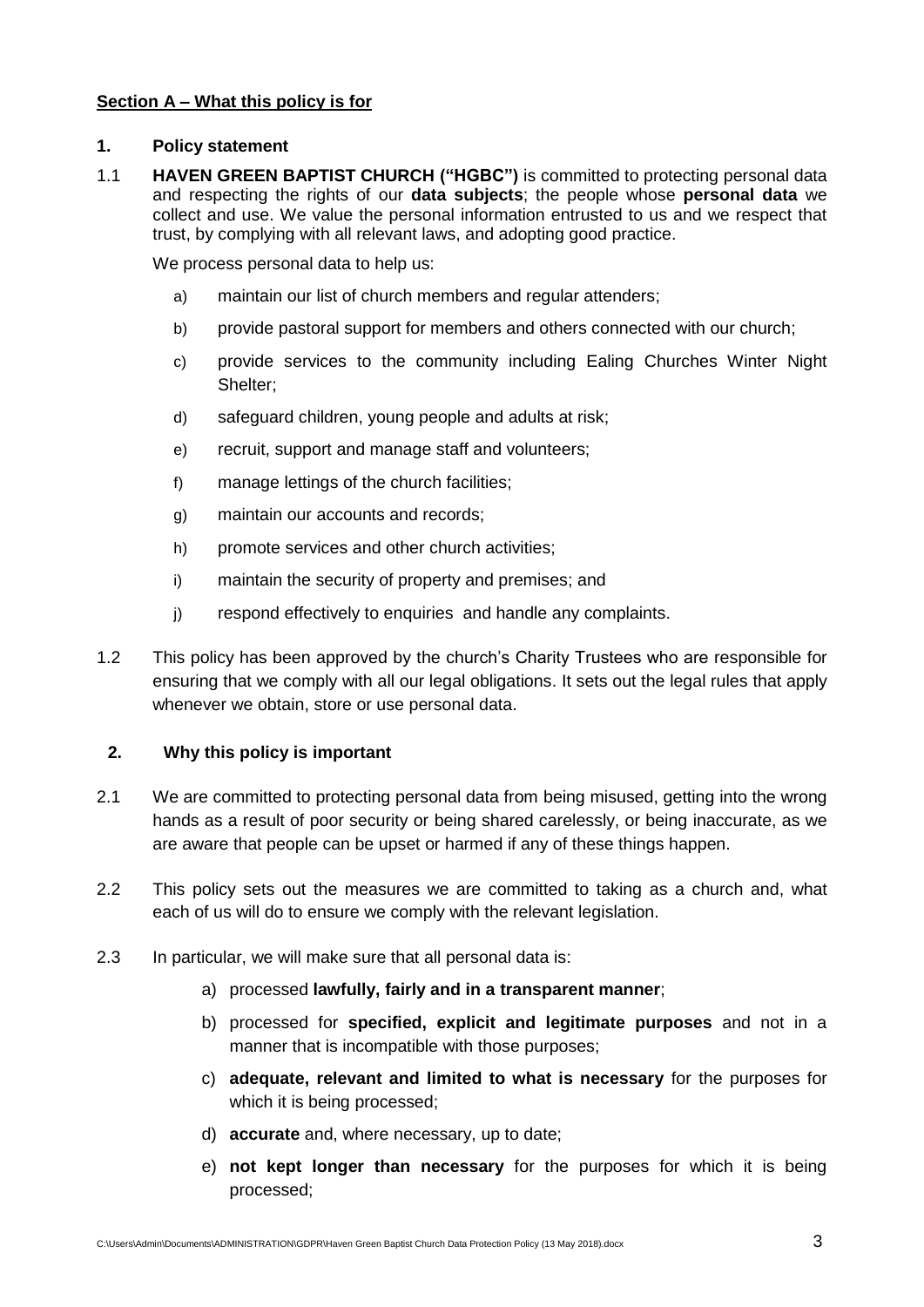- f) processed in a **secure** manner, by using appropriate technical and organisational means;
- g) processed in keeping with the **rights of data subjects** regarding their personal data.

#### **3. How this policy applies to you and what you need to know**

3.1 **As an employee, trustee or volunteer** processing personal information on behalf of the church, you are required to comply with this policy. If you think that you have accidentally breached the policy it is important that you contact our Data Protection Officer immediately so that we can take swift action to try and limit the impact of the breach.

Anyone who breaches the Data Protection Policy may be subject to disciplinary action, and where that individual has breached the policy intentionally, recklessly, or for personal benefit they may also be liable to prosecution or to regulatory action.

- 3.2 **As a leader:** You are required to make sure that any procedures that involve personal data, that you are responsible for in your area, follow the rules set out in this Data Protection Policy.
- 3.3 **As a data subject of HGBC:** We will handle your personal information in line with this policy.
- 3.4 **As an appointed data processor:** Companies who are appointed by us as a data processor are required to comply with this policy under the contract with us. Any breach of the policy will be taken seriously and could lead to us taking contract enforcement action against the company, or terminating the contract. Data processors have direct obligations under the GDPR, primarily to only process data on instructions from the controller (us) and to implement appropriate technical and organisational measures to ensure a level of security appropriate to the risk involved.
- 3.5 **Our Data Protection Officer** is responsible for advising HGBC and its staff and members about their legal obligations under data protection law, monitoring compliance with data protection law, dealing with data security breaches and with the development of this policy. Any questions about this policy or any concerns that the policy has not been followed should be referred to the church at dataprotectionofficer@havengreen.org.uk.
- 3.6 Before you collect or handle any personal data as part of your work (paid or otherwise) for HGBC, it is important that you take the time to read this policy carefully and understand what is required of you, as well as the church's 'responsibilities when we process data.
- 3.7 All church procedures which process personal data must be carried out in compliance with this policy, but if you are unsure about whether anything you plan to do, or are currently doing, might breach this policy you must first speak to the Data Protection Officer.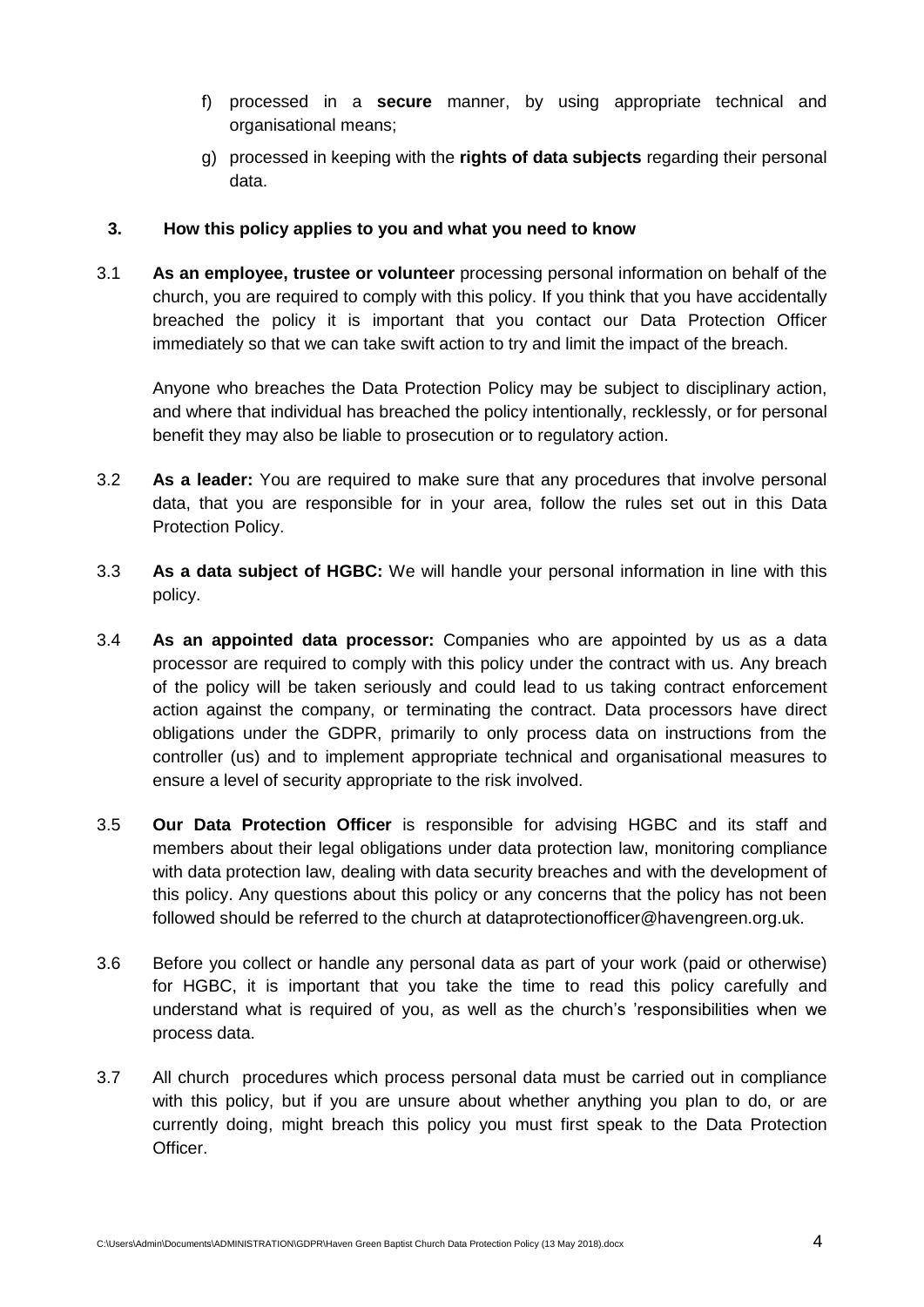3.8 You have a right to make a complaint at any time to the ICO at ico.org.uk. However, we would appreciate the opportunity to deal with your concerns before you approach the supervisory authority, so please contact us at dataprotectionofficer@havengreen.org.uk in the first instance.

## **4. Training and guidance**

- 4.1 On induction to HGBC, we will provide general training to all staff to raise awareness of their data protection obligations and our responsibilities, as well as to outline the law and thereafter provide re-fresher training as required.
- 4.2 We may also issue procedures, guidance or instructions from time to time. Managers and leaders must set aside time for their team to look together at the implications for their work.

## **Section B – Our data protection responsibilities**

## **5. What personal information do we process?**

- 5.1 In the course of our work, we may collect and process information (personal data) about many different people (data subjects). This includes data we receive straight from the person it is about, for example, where they complete forms or contact us. We may also receive information about data subjects from other sources including, for example, previous employers, other churches (on transfer of membership) or aid organisations.
- 5.2 We process personal data in both electronic and paper form and all this data is protected under data protection law. The personal data we process can include information such as names and contact details, date of birth, education or employment details, and visual images of people.
- 5.3 In some cases, we hold types of information that are called **"special categories"** of data in the GDPR. This personal data can only be processed under strict conditions. For example, as part of the church membership process, we will collect information about an individual's religious beliefs.
- 5.4 We will not hold information relating to criminal proceedings or offences or allegations of offences unless there is an overarching safeguarding requirement to process this data for the protection of children and adults who may be put at risk in our church. This processing will only ever be carried out on advice from the Ministries Team of the Baptist Union of Great Britain or our Regional Association Safeguarding contact person.

## **6. Making sure processing is fair and lawful**

6.1 Processing of personal data will only be fair and lawful when the purpose for the processing meets a legal basis, as listed below, and when the processing is transparent. This means we will provide people with an explanation of how and why we process their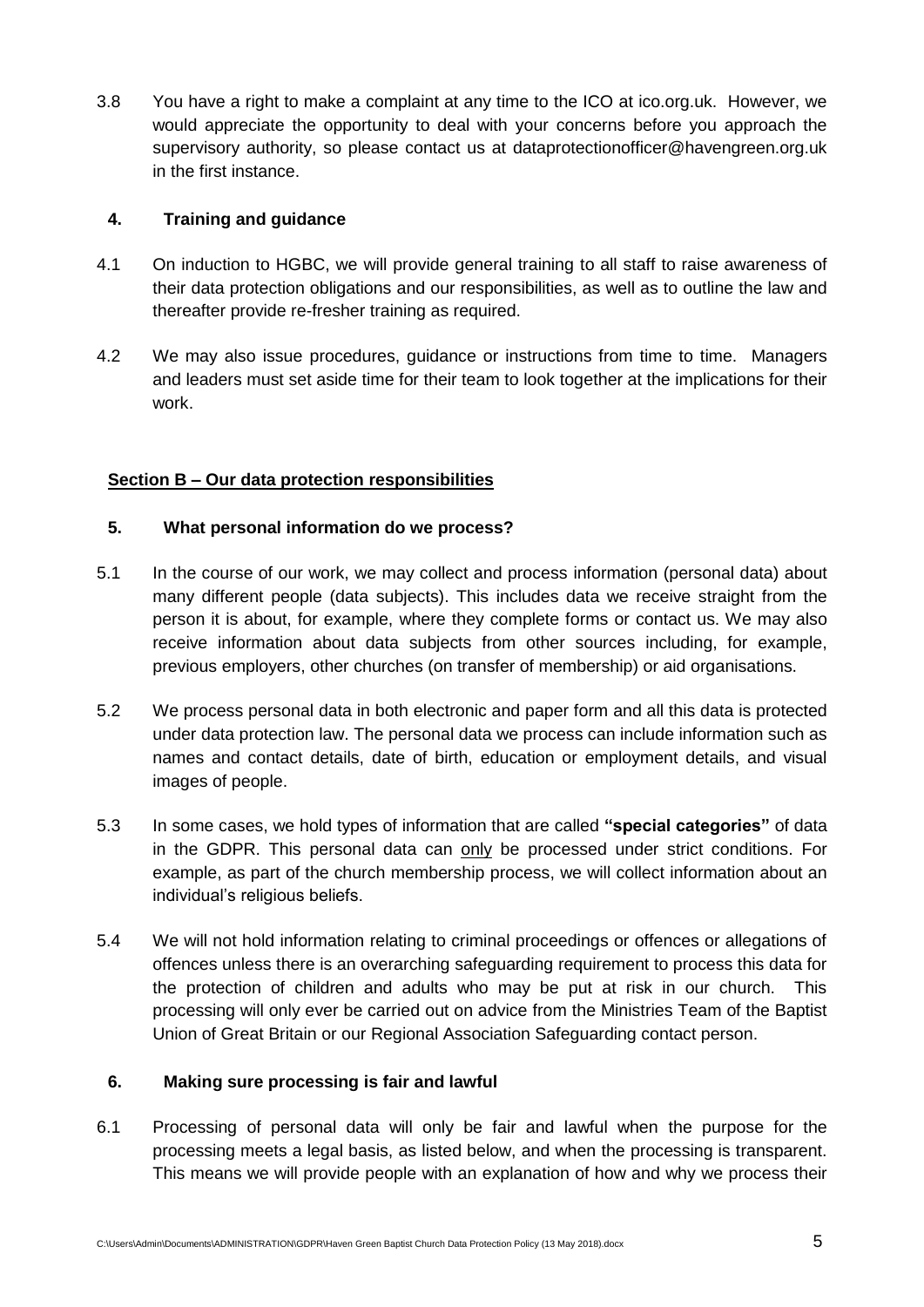personal data at the point we collect data from them, as well as when we collect data about them from other sources.

## **How can we legally use personal data?**

- 6.2 Processing of personal data is only lawful if at least one of these legal conditions, as listed in Article 6 of the GDPR, is met:
	- a) the processing is **necessary for a contract** with the data subject;
	- b) the processing is **necessary for us to comply with a legal obligation**;
	- c) the processing is necessary to protect someone's life (this is called "**vital interests**");
	- d) the processing is necessary for us to perform a task in the **public interest**, and the task has a clear basis in law;
	- e) the processing is **necessary for legitimate interests** pursued by **HGBC** or another organisation, unless these are overridden by the interests, rights and freedoms of the data subject.
	- f) If none of the other legal conditions apply, the processing will only be lawful if the data subject has given their clear **consent**.

## **How can we legally use 'special categories' of data?**

- 6.3 Processing of 'special categories' of personal data is only lawful when, in addition to the conditions above, one of the extra conditions, as listed in Article 9 of the GDPR, is met. These conditions include where:
	- a) the processing is necessary for **carrying out our obligations under employment and social security and social protection law**;
	- b) the processing is necessary for **safeguarding the vital interests** (in emergency, life or death situations) **of an individual** and the data subject is incapable of giving consent;
	- c) the processing is carried out in the **course of our legitimate activities** and only relates to our members or persons we are in regular contact with in connection with our purposes;
	- d) the processing is necessary for **pursuing legal claims**.
	- e) If none of the other legal conditions apply, the processing will only be lawful if the data subject has given their **explicit consent**.
- 6.4 Before deciding which condition should be relied upon, we may refer to the original text of the GDPR as well as any relevant guidance, and seek legal advice as required.

#### **What must we tell individuals before we use their data?**

<span id="page-5-0"></span>6.5 If personal data is collected directly from the individual, we will inform them in writing about; our identity/contact details and those of the Data Protection Officer, the reasons and legal basis for processing, including explaining our legitimate interests (if applicable),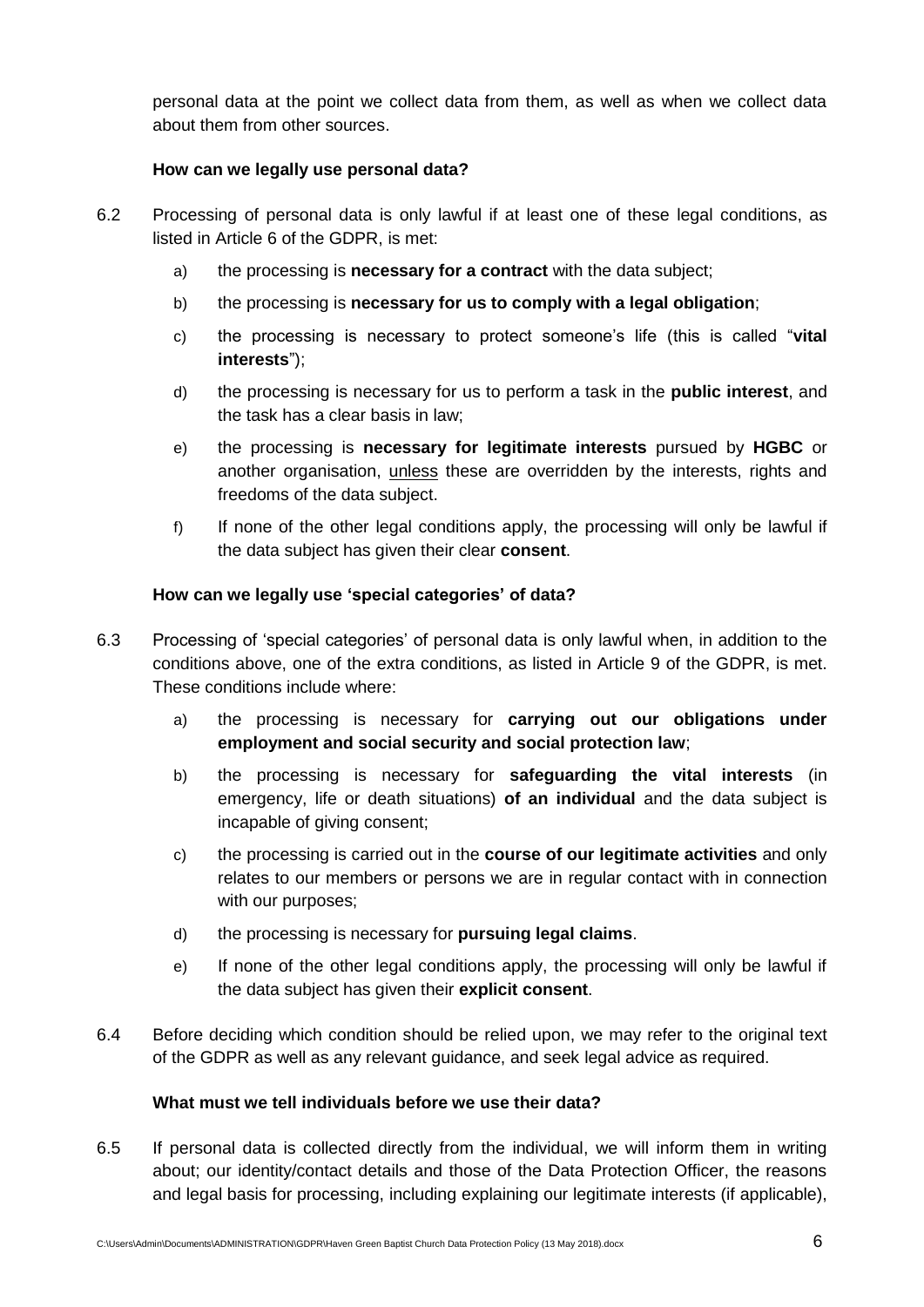and, where relevant, the consequences of not providing data needed for a contract or statutory requirement; who we will share the data with; if we plan to send the data outside of the European Union; how long the data will be stored and the data subjects' rights.

This information is commonly referred to as a 'Privacy Notice'.

This information will be given at the time when the personal data is collected.

6.6 If data is collected from another source, rather than directly from the data subject, we will provide the data subject with the information described in section [6.5](#page-5-0) as well as: the categories of the data concerned; and the source of the data.

This information will be provided to the individual in writing and no later than within **1 month** after we receive the data, unless a legal exemption under the GDPR applies. If we use the data to communicate with the data subject, we will at the latest give them this information at the time of the first communication.

If we plan to pass the data onto someone else outside of HGBC, we will give the data subject this information before we pass on the data.

#### **7. When we need consent to process data**

- 7.1 Where none of the other legal conditions apply to the processing, and we are required to get consent from the data subject, we will clearly set out what we are asking consent for, including why we are collecting the data and how we plan to use it. Consent will be specific to each process we are requesting consent for and we will only ask for consent when the data subject has a real choice whether or not to provide us with their data.
- 7.2 Consent can however be withdrawn at any time and if withdrawn, the processing will stop. Data subjects will be informed of their right to withdraw consent and it will be as easy to withdraw consent as it is to give consent.

#### **8. Processing for specified purposes**

8.1 We will only process personal data for the specific purposes explained in our privacy notices (as described above in section [6.5\)](#page-5-0) or for other purposes specifically permitted by law. We will explain those other purposes to data subjects in the way described in section 6, unless there are lawful reasons for not doing so.

#### **9. Data will be adequate, relevant and not excessive**

9.1 We will only collect and use personal data that is needed for the specific purposes described above (which will normally be explained to the data subjects in privacy notices). We will not collect more than is needed to achieve those purposes. We will not collect any personal data "just in case" we want to process it later.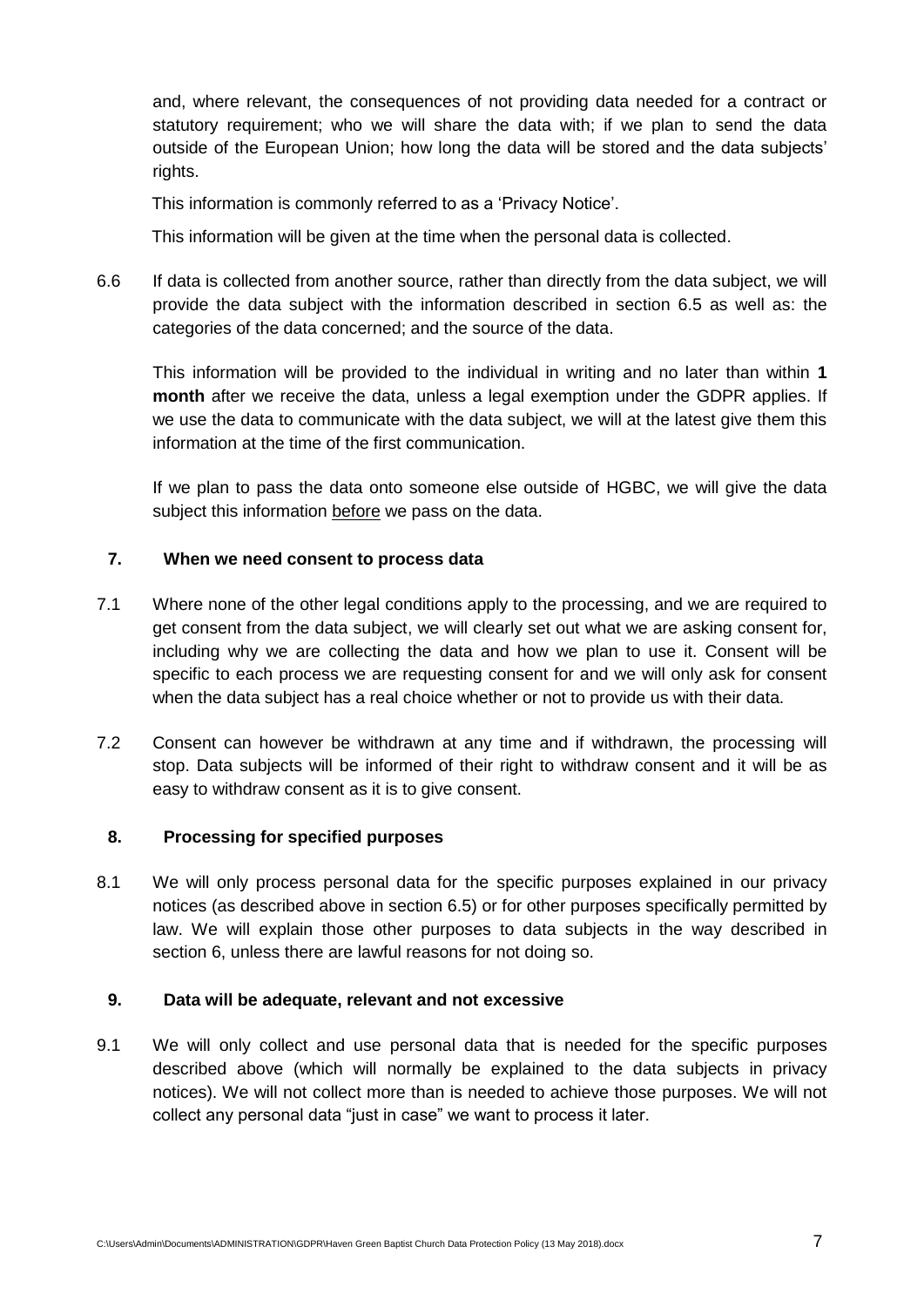#### **10. Accurate data**

10.1 We will make sure that personal data held is accurate and, where appropriate, kept up to date. The accuracy of personal data will be checked at the point of collection and at appropriate points later on.

#### **11. Keeping data and destroying it**

11.1 We will not keep personal data longer than is necessary for the purposes that it was collected for. For further information please contact the Data Protection Officer at dataprotectionofficer@havengreen.org.uk.

#### **12. Security of personal data**

- 12.1 We will use appropriate measures to keep personal data secure at all points of the processing. Keeping data secure includes protecting it from unauthorised or unlawful processing, or from accidental loss, destruction or damage.
- 12.2 We will implement security measures which provide a level of security which is appropriate to the risks involved in the processing.

Measures will include technical and organisational security measures. In assessing what measures are the most appropriate we will take into account the following, and anything else that is relevant:

- a) the quality of the security measure;
- b) the costs of implementation;
- c) the nature, scope, context and purpose of processing;
- d) the risk (of varying likelihood and severity) to the rights and freedoms of data subjects;
- e) the risk which could result from a data breach.

#### 12.3 Measures may include:

- a) technical systems security;
- b) measures to restrict or minimise access to data;
- c) measures to ensure our systems and data remain available, or can be easily restored in the case of an incident;
- d) physical security of information and of our premises;
- e) organisational measures, including policies, procedures, training and audits;
- f) regular testing and evaluating of the effectiveness of security measures.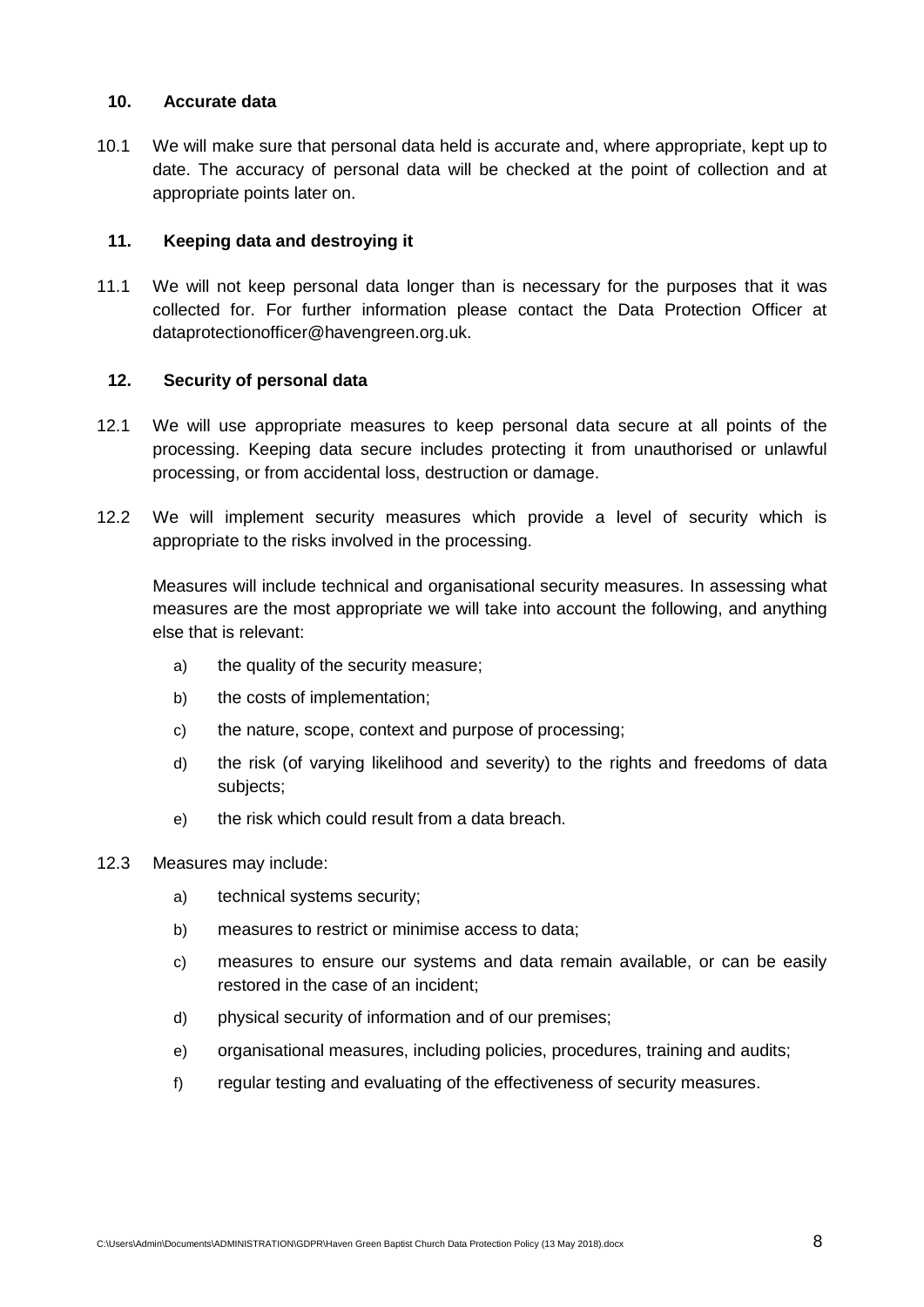#### **13. Keeping records of our data processing**

13.1 To show how we comply with the law we will keep clear records of our processing activities and of the decisions we make concerning personal data (setting out our reasons for those decisions).

#### **Section C – Working with people we process data about (data subjects)**

#### **14. Data subjects' rights**

- 14.1 We will process personal data in line with data subjects' rights, including their right to:
	- a) request access to any of their personal data held by us (known as a Subject Access Request);
	- b) ask to have inaccurate personal data changed;
	- c) restrict processing, in certain circumstances;
	- d) object to processing, in certain circumstances, including preventing the use of their data for direct marketing;
	- e) data portability, which means to receive or ask for their data to be transferred to a third party in a structured, commonly used and machine readable format, ;
	- f) not be subject to automated decisions, in certain circumstances; and
	- g) withdraw consent when we are relying on consent to process their data.
- 14.2 If a colleague receives any request from a data subject that relates or could relate to their data protection rights, this will be forwarded to our [Data Protection Officer/Trustee] **immediately**.
- 14.3 We will act on all valid requests as soon as possible, and at the latest within **one calendar month**, unless we have reason to, and can lawfully extend the timescale. This can be extended by up to two months in some circumstances.
- 14.4 All requests for data subjects' rights are provided free of charge.
- 14.5 Any information provided to data subjects will be concise and transparent, using clear and plain language.

#### **15. Direct marketing**

15.1 In the event that HGBC carries out any direct marketing, we will identify HGBC as the sender of the marketing materials and will describe how people can object to receiving similar communications in the future. If a data subject exercises their right to object to direct marketing we will stop the direct marketing as soon as possible.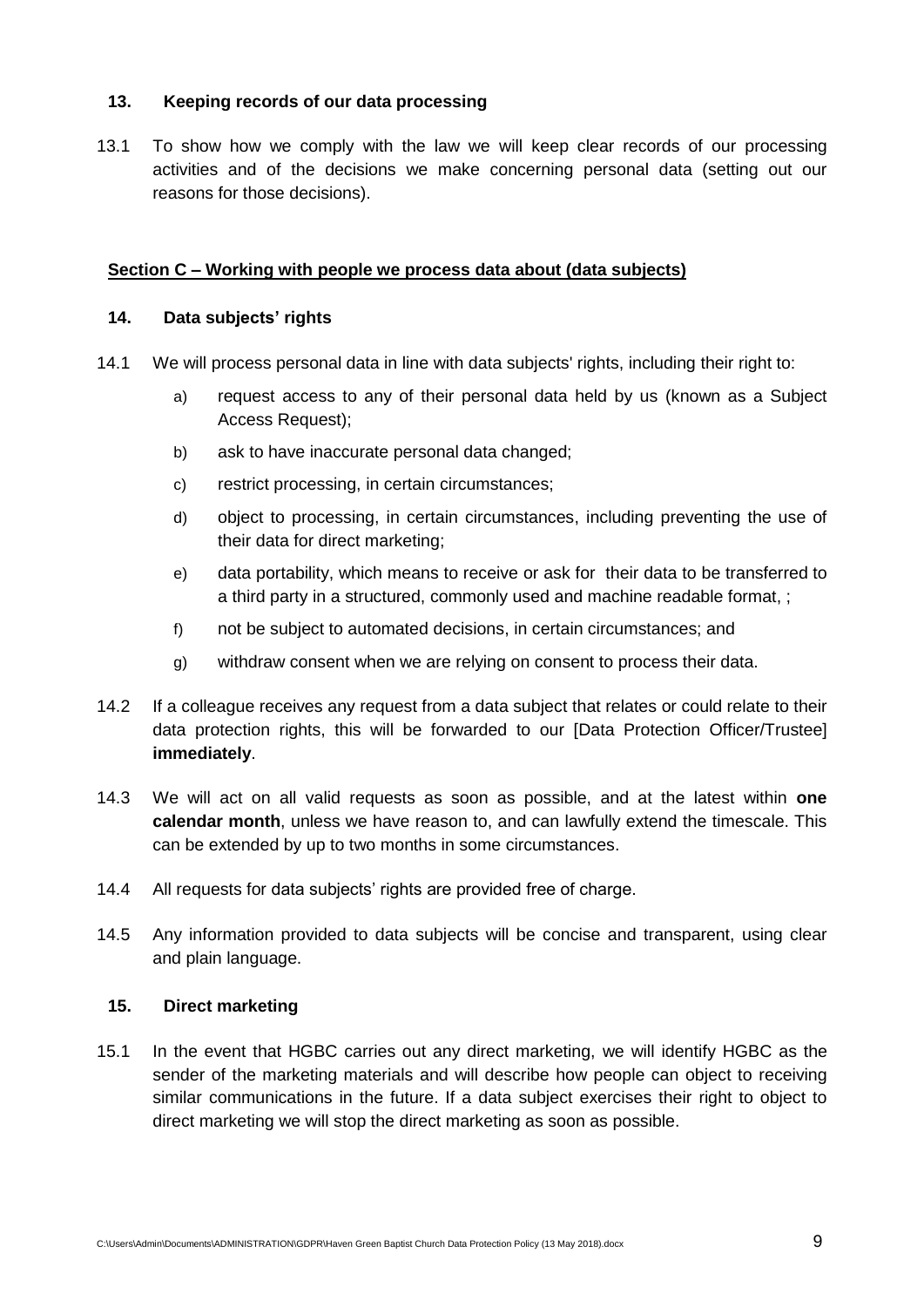## **Section D – working with other organisations and transferring data**

## **16. Sharing information with other organisations**

- 16.1 We will only share personal data with other organisations or people when we have a legal basis to do so and if we have informed the data subject about the possibility of the data being shared (in a privacy notice), unless legal exemptions apply to informing data subjects about the sharing. Only authorised and properly instructed staff, leaders and Trustees are allowed to share personal data.
- 16.2 We will keep records of information shared with a third party, which will include recording any exemptions which have been applied, and why they have been applied. We will follow the ICO's statutory Data Sharing Code of Practice (or any replacement code of practice) when sharing personal data with other data controllers. Legal advice will be sought as required.

## **17. Data processors**

- 17.1 Before appointing a contractor who will process personal data on our behalf (a data processor) we will carry out due diligence checks. The checks are to make sure the processor will use appropriate technical and organisational measures to ensure the processing will comply with data protection law, including keeping the data secure, and upholding the rights of data subjects. We will only appoint data processors who can provide us with sufficient guarantees that they will do this.
- 17.2 We will only appoint data processors on the basis of a written contract that will require the processor to comply with all relevant legal requirements. We will continue to monitor the data processing, and compliance with the contract, throughout the duration of the contract.

## **18. Transferring personal data outside the European Union (EU)**

- 18.1 Personal data cannot be transferred (or stored) outside of the European Union unless this is permitted by the GDPR. This includes storage on a "cloud" based service where the servers are located outside the EU.
- 18.2 We will only transfer data outside the EU where it is permitted by one of the conditions for non-EU transfers in the GDPR, for example entering into a contract with the receiving party, where the contract contains the EU Model Clauses.

## **Section E – Managing change and risks**

## **19. Data protection impact assessments**

19.1 When we are planning to carry out any data processing which is likely to result in a high risk we will carry out a Data Protection Impact Assessment (DPIA). These include situations when we process data relating to vulnerable people, using new technology, or transferring data outside the EU. Any decision not to conduct a DPIA will be recorded.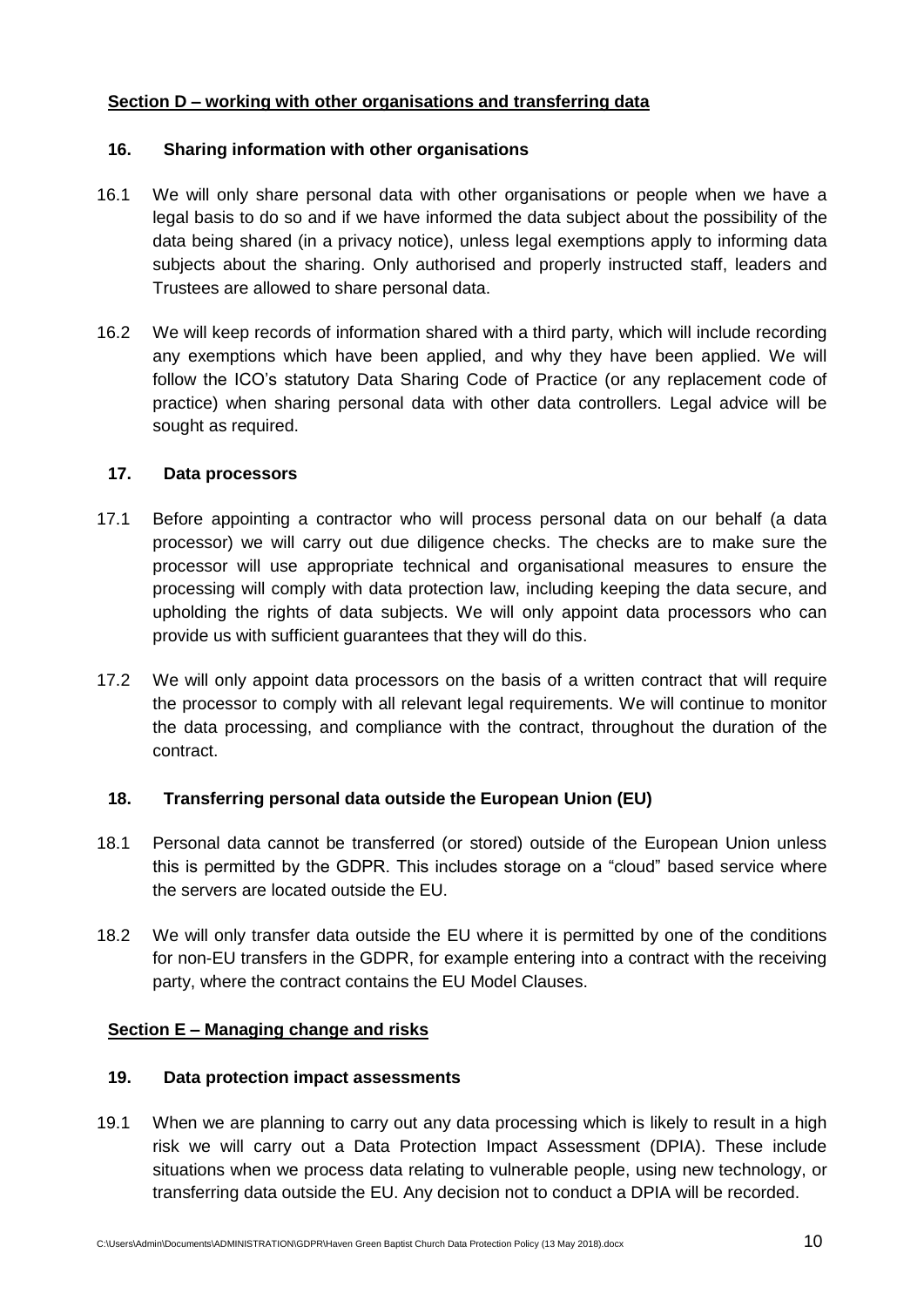- 19.2 We may also conduct a DPIA in other cases when we consider it appropriate to do so. If we are unable to mitigate the identified risks such that a high risk remains we will consult with the ICO.
- 19.3 DPIAs will be conducted in accordance with the ICO's Code of Practice ['Conducting](https://ico.org.uk/media/for-organisations/documents/1595/pia-code-of-practice.pdf)  [privacy impact assessments'](https://ico.org.uk/media/for-organisations/documents/1595/pia-code-of-practice.pdf).

#### **20. Dealing with data protection breaches**

- 20.1 Where staff, volunteers, or contractors working for us, think that this policy has not been followed, or data might have been breached or lost, this will be reported **immediately** to the Data Protection Officer.
- 20.2 We will keep records of personal data breaches, even if we do not report them to the ICO.
- 20.3 We will report all data breaches which are likely to result in a risk to any person, to the ICO. Reports will be made to the ICO within **72 hours** from when someone in the church becomes aware of the breach.
- 20.4 In situations where a personal data breach causes a high risk to any person, we will (as well as reporting the breach to the ICO), inform data subjects whose information is affected, without undue delay.

This can include situations where, for example, bank account details are lost or an email containing sensitive information is sent to the wrong recipient. Informing data subjects can enable them to take steps to protect themselves and/or to exercise their rights.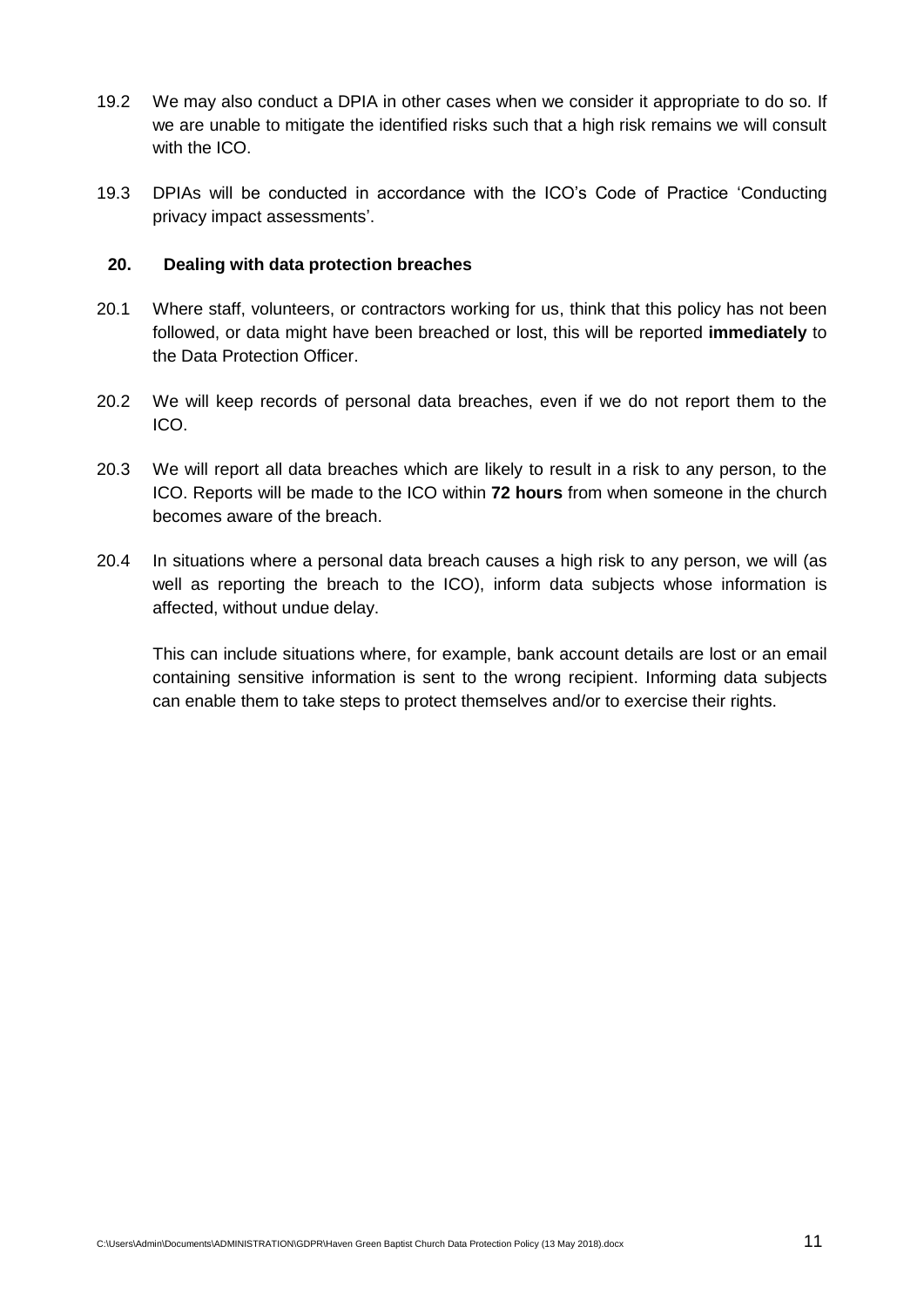#### **Schedule 1 – Definitions and useful terms**

**Data controller** means any person, company, authority or other body who (or which) determines the means for processing personal data and the purposes for which it is processed. It does not matter if the decisions are made alone or jointly with others.

The data controller is responsible for the personal data which is processed and the way in which it is processed. We are the data controller of data which we process.

- **Data processors** include any individuals or organisations, which process personal data on our behalf and on our instructions e.g. an external organisation which provides secure waste disposal for us. This definition will include the data processors' own staff (note that staff of data processors may also be data subjects).
- **Data subjects** include all living individuals who we hold or otherwise process personal data about. A data subject does not need to be a UK national or resident. All data subjects have legal rights in relation to their personal information. Data subjects that we are likely to hold personal data about include:
	- a) the people we care for and support;
	- b) our employees (and former employees);
	- c) consultants/individuals who are our contractors or employees working for them;
	- d) volunteers;
	- e) people who hire our premises;
	- f) tenants;
	- g) trustees;
	- h) complainants;
	- i) supporters;
	- j) enquirers;
	- k) friends and family;
	- l) advisers and representatives of other organisations.
- **GDPR** means Regulation (EU) 2016/679 on the protection of natural persons with regard to the processing of personal data and on the free movement of such data (General Data Protection Regulation)
- **ICO** means the Information Commissioner's Office which is the UK's regulatory body responsible for ensuring that we comply with our legal data protection duties. The ICO produces guidance on how to implement data protection law and can take regulatory action where a breach occurs.
- **Personal data** means any information relating to a natural person (living person) who is either identified or is identifiable. A natural person must be an individual and cannot be a company or a public body. Representatives of companies or public bodies would, however, be natural persons.